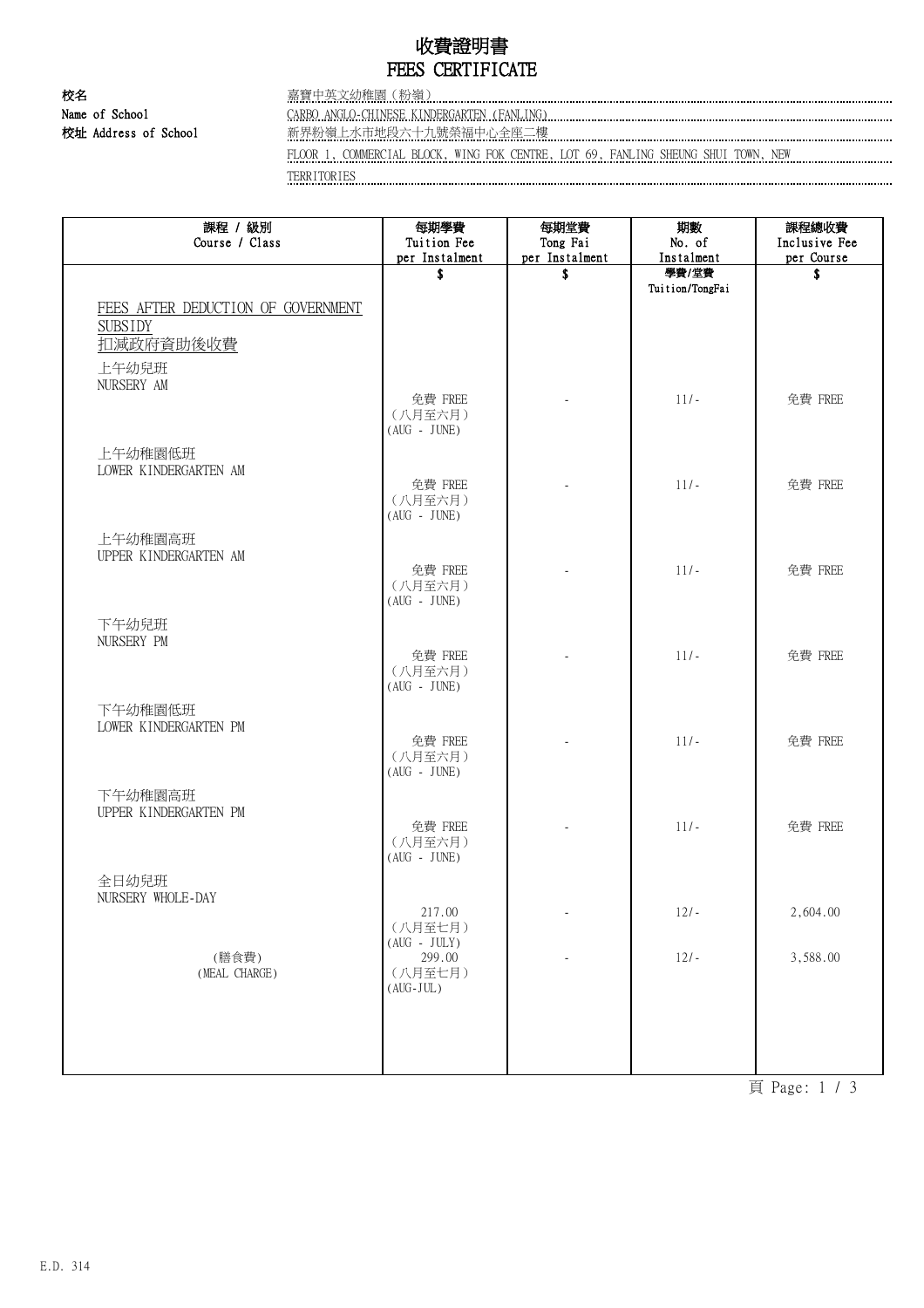# 收費證明書 FEES CERTIFICATE

校名 嘉寶中英文幼稚園(粉嶺) Name of School CARBO ANGLO-CHINESE KINDERGARTEN (FANLING)

校址 Address of School 新界粉嶺上水市地段六十九號榮福中心全座二樓

FLOOR 1, COMMERCIAL BLOCK, WING FOK CENTRE, LOT 69, FANLING SHEUNG SHUI TOWN, NEW

TERRITORIES

| 課程 / 級別<br>Course / Class               | 每期學費<br>Tuition Fee<br>per Instalment                   | 每期堂費<br>Tong Fai<br>per Instalment | 期數<br>No. of<br>Instalment | 課程總收費<br>Inclusive Fee<br>per Course |
|-----------------------------------------|---------------------------------------------------------|------------------------------------|----------------------------|--------------------------------------|
|                                         | \$                                                      | \$                                 | 學費/堂費                      | \$                                   |
|                                         |                                                         |                                    | Tuition/TongFai            |                                      |
| 全日幼稚園低班<br>LOWER KINDERGARTEN WHOLE-DAY |                                                         |                                    |                            |                                      |
|                                         | 217.00                                                  |                                    | $12/-$                     | 2,604.00                             |
|                                         | (八月至七月)<br>$(AUG - JULY)$                               |                                    |                            |                                      |
| (膳食費)                                   | 299.00                                                  |                                    | $12/-$                     | 3,588.00                             |
| (MEAL CHARGE)                           | (八月至七月)<br>$(\,\mathrm{AUG\text{-}JUL}\,)$              |                                    |                            |                                      |
| 全日幼稚園高班                                 |                                                         |                                    |                            |                                      |
| UPPER KINDERGARTEN WHOLE-DAY            | 217.00                                                  |                                    | $12/-$                     | 2,604.00                             |
|                                         | (八月至七月)                                                 |                                    |                            |                                      |
| (膳食費)                                   | $(AUG - JULY)$<br>299.00                                |                                    | $12/-$                     | 3,588.00                             |
| (MEAL CHARGE)                           | (八月至七月)<br>$(\,\mathrm{AUG}\,\text{-}\,\mathrm{JUL}\,)$ |                                    |                            |                                      |
|                                         | (生效日期 With effect from : 01.08.2021)                    |                                    |                            |                                      |
|                                         |                                                         |                                    |                            |                                      |
|                                         |                                                         |                                    |                            |                                      |
|                                         |                                                         |                                    |                            |                                      |
|                                         |                                                         |                                    |                            |                                      |
|                                         |                                                         |                                    |                            |                                      |
|                                         |                                                         |                                    |                            |                                      |
|                                         |                                                         |                                    |                            |                                      |
|                                         |                                                         |                                    |                            |                                      |
|                                         |                                                         |                                    |                            |                                      |
|                                         |                                                         |                                    |                            |                                      |
|                                         |                                                         |                                    |                            |                                      |
|                                         |                                                         |                                    |                            |                                      |
|                                         |                                                         |                                    |                            |                                      |
|                                         |                                                         |                                    |                            |                                      |
|                                         |                                                         |                                    |                            |                                      |
|                                         |                                                         |                                    |                            |                                      |
|                                         |                                                         |                                    |                            |                                      |
|                                         |                                                         |                                    |                            |                                      |
|                                         |                                                         |                                    |                            |                                      |
|                                         |                                                         |                                    |                            |                                      |
|                                         |                                                         |                                    |                            |                                      |

頁 Page: 2 / 3